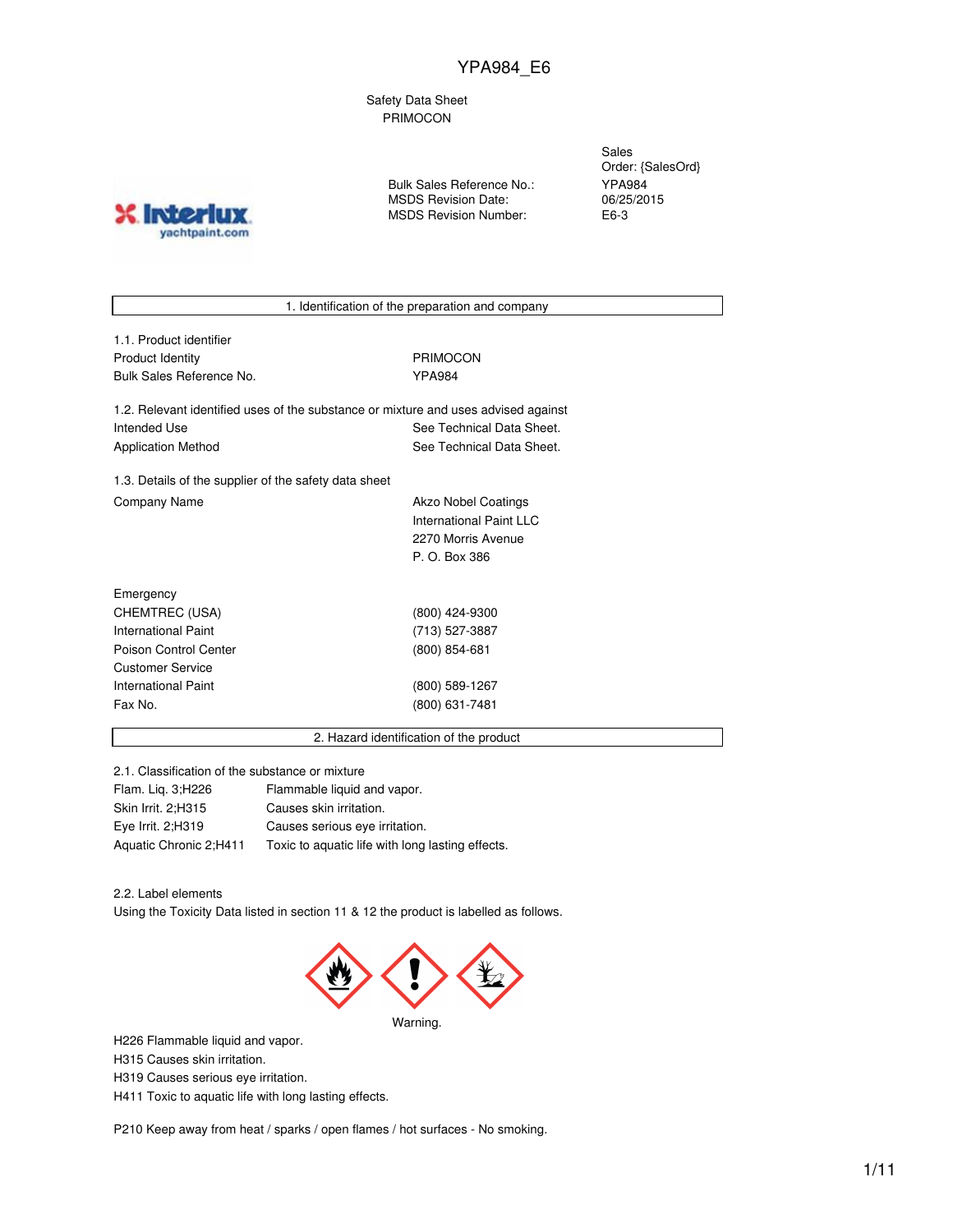P260 Do not breathe mist / vapors / spray.

P262 Do not get in eyes, on skin, or on clothing.

P273 Avoid release to the environment.

P280 Wear protective gloves / eye protection / face protection.

P301+310 IF SWALLOWED: Immediately call a POISON CENTER or doctor/physician.

P302+352 IF ON SKIN: Wash with soap and water.

P303+361+353 IF ON SKIN (or hair): Remove/Take off immediately all contaminated clothing. Rinse skin with water/shower.

P305+351+338 IF IN EYES: Rinse continuously with water for several minutes. Remove contact lenses if

present and easy to do - continue rinsing.

P331 Do NOT induce vomiting.

P337+313 If eye irritation persists: Get medical advice / attention.

P362 Take off contaminated clothing and wash before reuse.

P370 In case of fire: Use water spray, fog, or regular foam..

P391 Collect spillage.

P403+233 Store in a well ventilated place. Keep container tightly closed.

P501 Dispose of contents / container in accordance with local / national regulations.

| <b>HMIS Rating</b> | Health: 2 | Flammability: 2                           | Reactivity: 0 |
|--------------------|-----------|-------------------------------------------|---------------|
|                    |           | 3. Composition/information on ingredients |               |

This product contains the following substances that present a hazard within the meaning of the relevant State and Federal Hazardous Substances regulations.

| Ingredient/Chemical<br><b>Designations</b>                                      | Weight %   | <b>GHS Classification</b>                                                                                                                     | <b>Notes</b> |
|---------------------------------------------------------------------------------|------------|-----------------------------------------------------------------------------------------------------------------------------------------------|--------------|
| Petroleum naphtha<br>CAS Number:<br>0064742-95-6                                | $25 - 50$  | Asp. Tox. 1;H304<br><b>Aquatic Chronic</b><br>2;H411 (Self<br>Classification)                                                                 | $[1]$        |
| 1,2,4-Trimethyl benzene<br>CAS Number:<br>0000095-63-6                          | $10 - 25$  | Flam. Liq. 3;H226<br>Acute Tox. 4;H332<br>Eve Irrit. 2:H319<br>STOT SE 3:H335<br>Skin Irrit. 2:H315<br><b>Aquatic Chronic</b><br>2;H411       | [1]          |
| Talc<br><b>CAS Number:</b><br>0014807-96-6                                      | $10 - 25$  |                                                                                                                                               | $[1][2]$     |
| Aluminum<br><b>CAS Number:</b><br>0007429-90-5                                  | $1.0 - 10$ | Water<br>react. 2;H261<br>Pyr. Sol. 1;H250                                                                                                    | $[1][2]$     |
| 1,3,5-Trimethylbenzene<br>CAS Number:<br>0000108-67-8                           | $1.0 - 10$ | Flam. Lig. 3;H226<br>STOT SE 3:H335<br><b>Aquatic Chronic</b><br>2:H411                                                                       | [1]          |
| Solvent naphtha (petroleum),<br>medium aliphatic<br>CAS Number:<br>0064742-88-7 | $1.0 - 10$ | Asp. Tox. 1; H304                                                                                                                             | $[1]$        |
| Xylenes (o-, m-, p- isomers)<br>CAS Number: 0001330-20-7                        | $1.0 - 10$ | Flam. Liq. 3;H226<br>Acute Tox. 4;H332<br>Acute Tox. 4;H312<br>Skin Irrit. 2;H315<br>Eye Irrit. 2:H319<br>STOT SE 3:H335<br>Asp. Tox. 1; H304 | [1][2]       |

[1] Substance classified with a health or environmental hazard.

[2] Substance with a workplace exposure limit.

[3] PBT-substance or vPvB-substance.

\*The full texts of the phrases are shown in Section 16.

4. First aid measures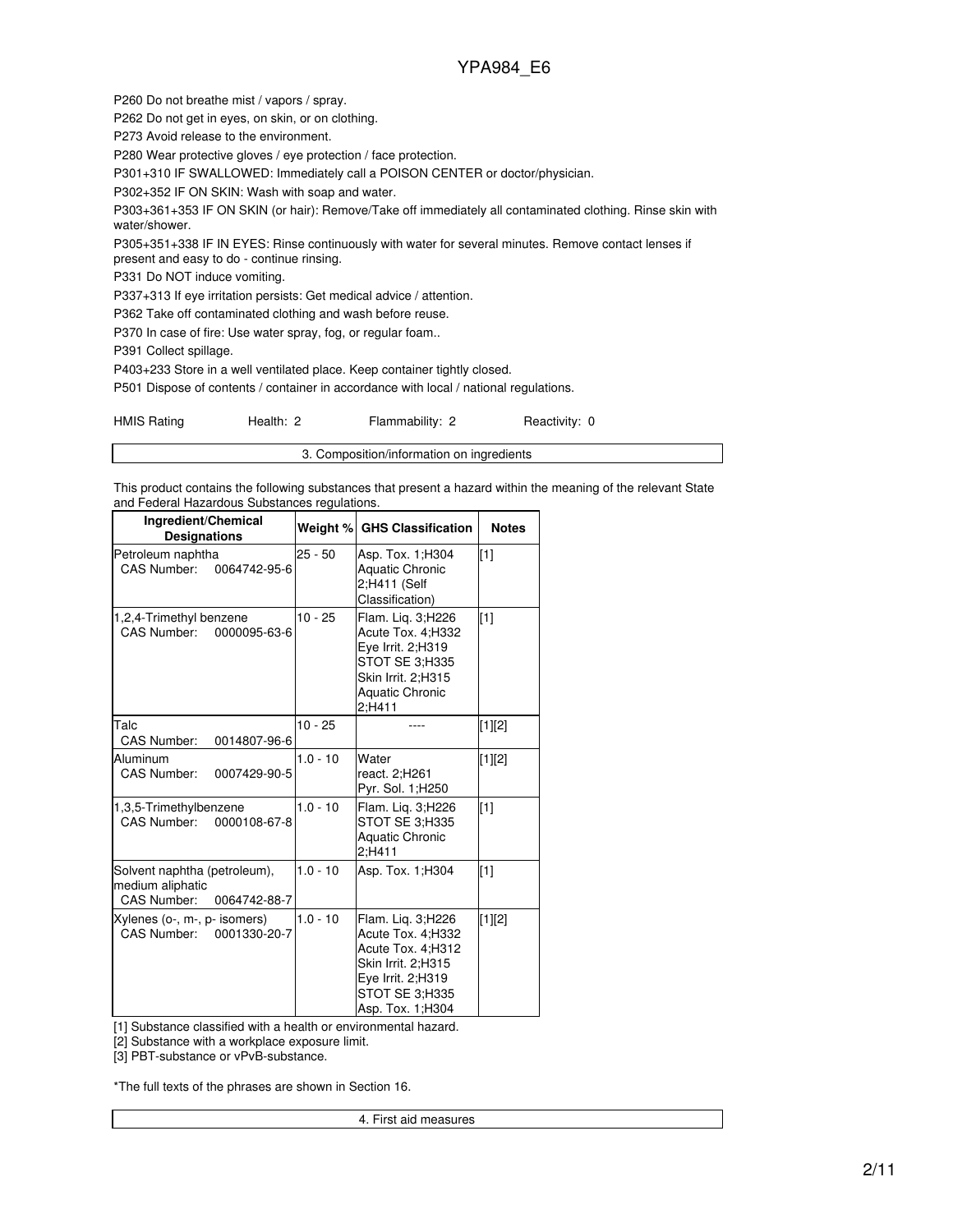| 4.1. Description of first ald measures |                                                                                                                                                                                                                                                                                                                                  |
|----------------------------------------|----------------------------------------------------------------------------------------------------------------------------------------------------------------------------------------------------------------------------------------------------------------------------------------------------------------------------------|
| General                                | Remove contaminated clothing and shoes. Get medical attention immediately. Wash<br>clothing before reuse. Thoroughly clean or destroy contaminated shoes.                                                                                                                                                                        |
| Inhalation                             | If inhaled, remove to fresh air. If not breathing, give artificial respiration. If breathing is<br>difficult, give oxygen. Get medical attention immediately.                                                                                                                                                                    |
| Eyes                                   | In case of contact, immediately flush eyes with plenty of water for at least 15 minutes.<br>Get medical attention immediately.                                                                                                                                                                                                   |
| Skin                                   | In case of contact, immediately flush skin with soap and plenty of water. Get medical<br>attention immediately.                                                                                                                                                                                                                  |
| Ingestion                              | If swallowed, immediately contact Poison Control Center at 1-800-854-6813. DO NOT<br>induce vomiting unless instructed to do so by medical personnel. Never give anything<br>by mouth to an unconscious person.                                                                                                                  |
|                                        | 4.2. Most important symptoms and effects, both acute and delayed                                                                                                                                                                                                                                                                 |
| Overview                               | NOTICE: Reports have associated repeated and prolonged occupational<br>overexposure to solvents with permanent brain and nervous system damage.<br>Intentional misuse by deliberately concentrating and inhaling the contents may be<br>harmful or fatal. Avoid contact with eyes, skin and clothing.                            |
| Inhalation                             | Harmful if inhaled. May cause allergic respiratory reaction. May cause mucous<br>membrane and respiratory tract irritation, tightness of chest, headache, shortness of<br>breath and dry cough. May cause asthma-like symptoms to occur. Vapors may affect<br>the brain or nervous system causing dizziness, headache or nausea. |
| Eyes                                   | Causes severe eve irritation. Avoid contact with eyes.                                                                                                                                                                                                                                                                           |
| Skin                                   | Causes skin irritation. May be harmful if absorbed through the skin.                                                                                                                                                                                                                                                             |
| Ingestion                              | Harmful if swallowed. May cause abdominal pain, nausea, vomiting, diarrhea, or<br>drowsiness.                                                                                                                                                                                                                                    |
| Chronic effects                        | Possible cancer hazard. Contains an ingredient which may cause cancer based on<br>animal data (See Section 2 and Section 15 for each ingredient). Risk of cancer<br>depends on duration and level of exposure.                                                                                                                   |
|                                        |                                                                                                                                                                                                                                                                                                                                  |

#### 4.1. Description of first aid measures

5. Fire-fighting measures

5.1. Extinguishing media

CAUTION: This product has a very low flashpoint. Use of water spray when fighting fire may be inefficient. SMALL FIRES: Use dry chemical, CO2, water spray or alcohol-resistant foam. LARGE FIRES: Use water spray, fog, or alcohol-resistant foam. Do not use straight streams. Move containers from fire area if you can do so without risk. Runoff from fire control may cause pollution. Dike fire control water for later disposal. Do not scatter the material.

5.2. Special hazards arising from the substance or mixture

May produce hazardous fumes when heated to decomposition as in welding. Fumes may produce Carbon Dioxide and Carbon Monoxide.

5.3. Advice for fire-fighters

Cool closed containers exposed to fire by spraying them with water. Do not allow run off water and contaminants from fire fighting to enter drains or water courses. ERG Guide No.



6.1. Personal precautions, protective equipment and emergency procedures

ELIMINATE ALL IGNITION SOURCES (no smoking, flares, sparks or flames in immediate area). Use only non-sparking equipment to handle spilled material and absorbent. Do not touch or walk through spilled material. Stop leak if you can do so without risk. Prevent entry into waterways, sewers, basements or confined areas. A vapor suppressing foam may be used to reduce vapors. Absorb or cover with dry earth, sand, or other non-combustible material and transfer to containers. Use non-sparking tools to collect absorbed material.

6.2. Environmental precautions

Do not allow spills to enter drains or watercourses.

6.3. Methods and material for containment and cleaning up

CALL CHEMTREC at (800)-424-9300 for emergency response. Isolate spill or leak area immediately for at least 25 to 50 meters (80 to 160 feet) in all directions. Keep unauthorized personnel away. Stay upwind. Keep out of low areas. Ventilate closed spaces before entering. LARGE SPILLS: Consider initial downwind evacuation for at least 300 meters (1000 feet).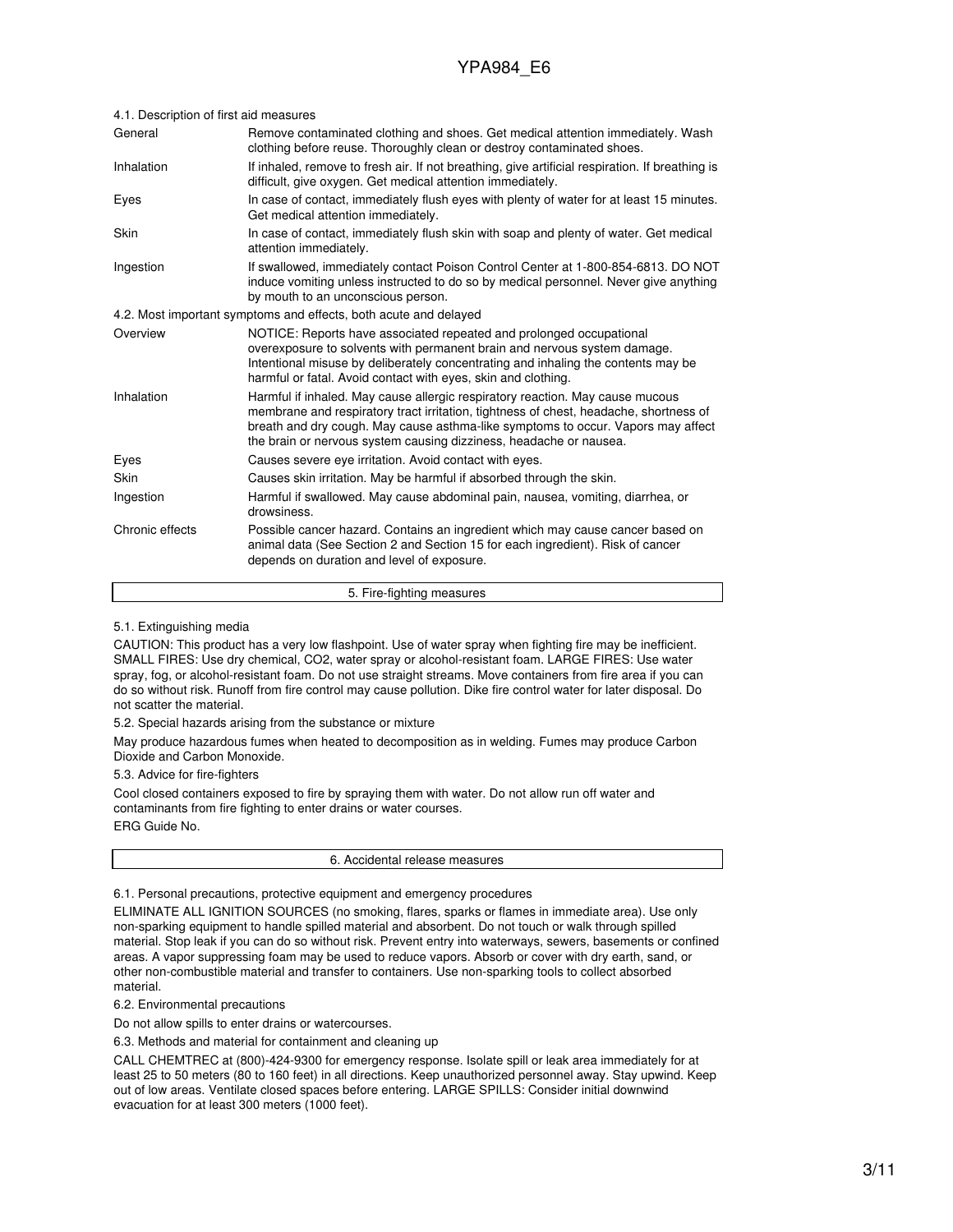#### 7. Handling and storage

7.1. Precautions for safe handling Handling Vapors may cause flash fire or ignite explosively.

In Storage Keep away from heat, sparks and flame.

7.2. Conditions for safe storage, including any incompatibilities Store between 40-100F (4-38C).

Avoid contact with eyes, skin and clothing.

Strong oxidizing agents.

Do not smoke. Extinguish all flames and pilot lights, and turn off stoves, heaters, electric motors and other sources of ignition during use and until all vapors are gone.

7.3. Specific end use(s)

Close container after each use.

Wash thoroughly after handling.

Prevent build-up of vapors by opening all windows and doors to achieve cross-ventilation.

#### 8. Exposure controls and personal protection

#### 8.1. Control parameters

| CAS No.               | Ingredient                                | <b>Source</b> | Value                                                                                              |
|-----------------------|-------------------------------------------|---------------|----------------------------------------------------------------------------------------------------|
|                       | 0000095-63-6 1.2.4-Trimethyl benzene      | <b>OSHA</b>   | No Established Limit                                                                               |
|                       |                                           | <b>ACGIH</b>  | No Established Limit                                                                               |
|                       |                                           | <b>NIOSH</b>  | 25 ppm TWA; 125 mg/m3 TWA                                                                          |
|                       |                                           | Supplier      | No Established Limit                                                                               |
|                       |                                           | OHSA,<br>CAN  | No Established Limit                                                                               |
|                       |                                           | Mexico        | No Established Limit                                                                               |
|                       |                                           | Brazil        | No Established Limit                                                                               |
|                       | 0000108-67-8 1,3,5-Trimethylbenzene       | <b>OSHA</b>   | No Established Limit                                                                               |
|                       |                                           | <b>ACGIH</b>  | No Established Limit                                                                               |
|                       |                                           | <b>NIOSH</b>  | 25 ppm TWA; 125 mg/m3 TWA                                                                          |
|                       |                                           | Supplier      | No Established Limit                                                                               |
|                       |                                           | OHSA.<br>CAN  | No Established Limit                                                                               |
|                       |                                           | Mexico        | No Established Limit                                                                               |
|                       |                                           | Brazil        | No Established Limit                                                                               |
|                       | 0001330-20-7 Xylenes (o-, m-, p- isomers) | <b>OSHA</b>   | 100 ppm TWA; 435 mg/m3 TWA150 ppm STEL;<br>655 mg/m3 STEL                                          |
|                       |                                           | <b>ACGIH</b>  | 100 ppm TWA150 ppm STEL                                                                            |
|                       |                                           | <b>NIOSH</b>  | No Established Limit                                                                               |
|                       |                                           | Supplier      | No Established Limit                                                                               |
|                       |                                           | OHSA,<br>CAN  | 100 ppm TWA150 ppm STEL                                                                            |
|                       |                                           | Mexico        | 100 ppm TWA LMPE-PPT; 435 mg/m3 TWA<br>LMPE-PPT150 ppm STEL [LMPE-CT]; 655 mg/m3<br>STEL [LMPE-CT] |
|                       |                                           | <b>Brazil</b> | 78 ppm TWA LT; 340 mg/m3 TWA LT                                                                    |
| 0007429-90-5 Aluminum |                                           | <b>OSHA</b>   | 15 mg/m3 TWA (total dust); 5 mg/m3 TWA<br>(respirable fraction)                                    |
|                       |                                           | <b>ACGIH</b>  | 1 mg/m3 TWA (respirable fraction)                                                                  |
|                       |                                           | <b>NIOSH</b>  | 10 mg/m3 TWA (total dust); 5 mg/m3 TWA<br>(respirable dust)                                        |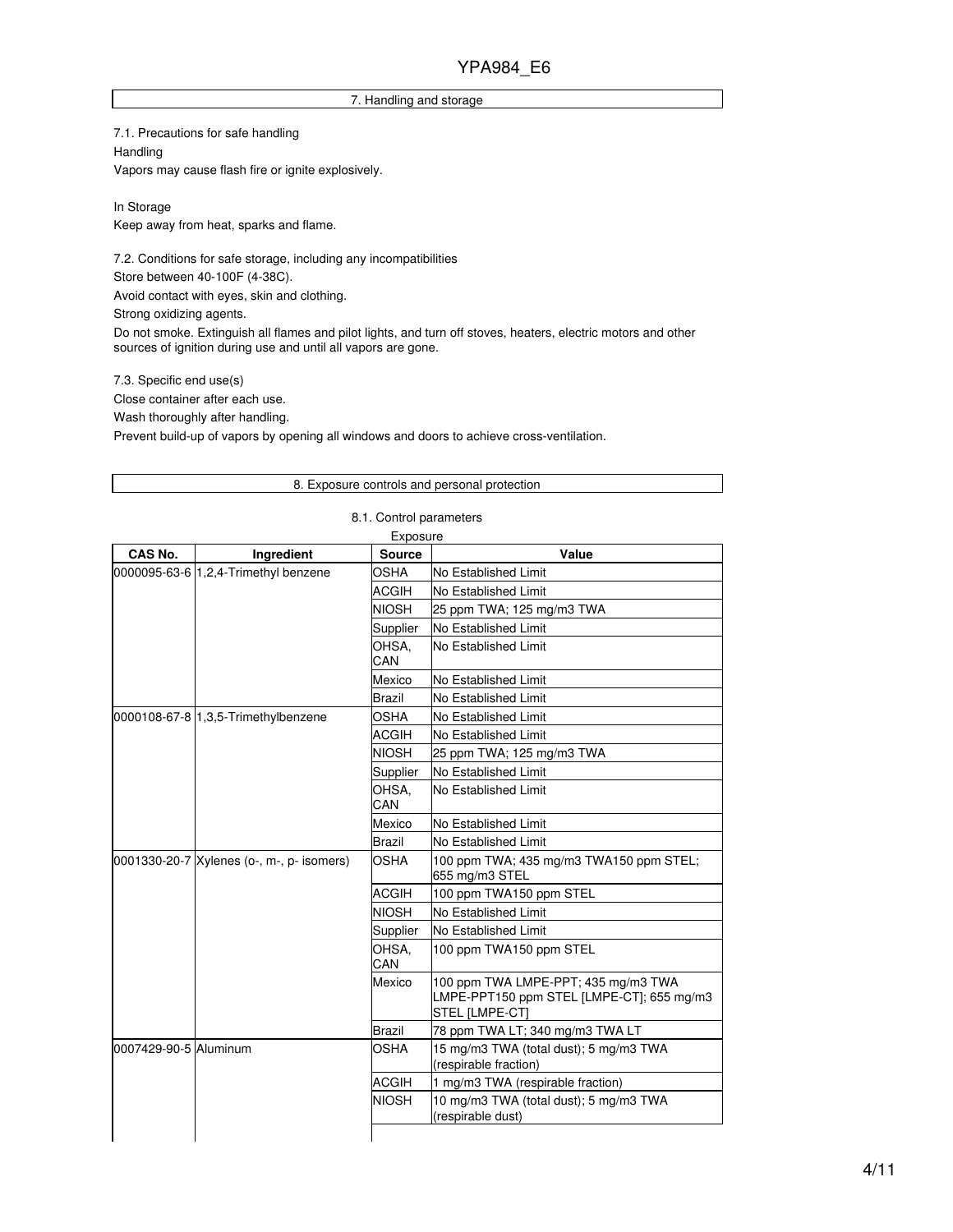|  | <b>YPA984 E6</b> |  |
|--|------------------|--|
|  |                  |  |

|                   |                                                               | Supplier      | No Established Limit                                          |
|-------------------|---------------------------------------------------------------|---------------|---------------------------------------------------------------|
|                   |                                                               | OHSA.<br>CAN  | 1 mg/m3 TWA (respirable)                                      |
|                   |                                                               | Mexico        | 10 mg/m3 TWA LMPE-PPT (dust)                                  |
|                   |                                                               | <b>Brazil</b> | No Established Limit                                          |
| 0014807-96-6 Talc |                                                               | <b>OSHA</b>   | No Established Limit                                          |
|                   |                                                               | <b>ACGIH</b>  | 2 mg/m3 TWA (particulate matter containing no<br>asbestos and |
|                   |                                                               | <b>NIOSH</b>  | 2 mg/m3 TWA (containing no Asbestos and                       |
|                   |                                                               | Supplier      | No Established Limit                                          |
|                   |                                                               | OHSA.<br>CAN  | 2 mg/m3 TWA (containing no Asbestos and                       |
|                   |                                                               | Mexico        | 2 mg/m3 TWA LMPE-PPT (respirable fraction)                    |
|                   |                                                               | <b>Brazil</b> | No Established Limit                                          |
|                   | 0064742-88-7 Solvent naphtha (petroleum),<br>medium aliphatic | <b>OSHA</b>   | No Established Limit                                          |
|                   |                                                               | ACGIH         | <b>No Established Limit</b>                                   |
|                   |                                                               | <b>NIOSH</b>  | No Established Limit                                          |
|                   |                                                               | Supplier      | No Established Limit                                          |
|                   |                                                               | OHSA.<br>CAN  | No Established Limit                                          |
|                   |                                                               | Mexico        | No Established Limit                                          |
|                   |                                                               | <b>Brazil</b> | No Established Limit                                          |
|                   | 0064742-95-6 Petroleum naphtha                                | OSHA          | No Established Limit                                          |
|                   |                                                               | <b>ACGIH</b>  | No Established Limit                                          |
|                   |                                                               | <b>NIOSH</b>  | No Established Limit                                          |
|                   |                                                               | Supplier      | No Established Limit                                          |
|                   |                                                               | OHSA,<br>CAN  | No Established Limit                                          |
|                   |                                                               | Mexico        | No Established Limit                                          |
|                   |                                                               | <b>Brazil</b> | No Established Limit                                          |

| <b>Health Data</b>    |                                                               |               |                                                                                                                             |
|-----------------------|---------------------------------------------------------------|---------------|-----------------------------------------------------------------------------------------------------------------------------|
| CAS No.               | Ingredient                                                    | <b>Source</b> | Value                                                                                                                       |
|                       | 0000095-63-6 1.2.4-Trimethyl benzene                          | <b>NIOSH</b>  | <b>No Established Limit</b>                                                                                                 |
|                       | 0000108-67-8 1,3,5-Trimethylbenzene                           | NIOSH         | No Established Limit                                                                                                        |
|                       | 0001330-20-7 Xylenes (o-, m-, p- isomers)                     |               | NIOSH Central nervous system depressant;<br>respiratory and eye irritation                                                  |
| 0007429-90-5 Aluminum |                                                               | NIOSH         | Lung changes that may lead to pulmonary<br>fibrosis; respiratory and skin irritation                                        |
| 0014807-96-6 Talc     |                                                               | <b>NIOSH</b>  | (containing asbestos); Fibrotic<br>pneumoconiosis; (containing no<br>asbestos); Nonmalignant respiratory<br><b>leffects</b> |
|                       | 0064742-88-7 Solvent naphtha (petroleum), medium<br>aliphatic |               | <b>NIOSH No Established Limit</b>                                                                                           |
|                       | 0064742-95-6 Petroleum naphtha                                |               | NIOSH INo Established Limit                                                                                                 |

| CAS No.                              | Ingredient                                   | Source      | Value                                                                 |
|--------------------------------------|----------------------------------------------|-------------|-----------------------------------------------------------------------|
| 0000095-63-6 1.2.4-Trimethyl benzene |                                              | OSHA        | Select Carcinogen: No                                                 |
|                                      |                                              | <b>NTP</b>  | Known: No: Suspected: No                                              |
|                                      |                                              | <b>IARC</b> | Group 1: No; Group 2a: No; Group 2b: No; Group 3: No;<br>Group 4: No: |
|                                      | 0000108-67-8 1.3.5-Trimethylbenzene          | <b>OSHA</b> | Select Carcinogen: No                                                 |
|                                      |                                              | <b>NTP</b>  | Known: No: Suspected: No                                              |
|                                      |                                              | <b>IARC</b> | Group 1: No; Group 2a: No; Group 2b: No; Group 3: No;<br>Group 4: No: |
|                                      | 0001330-20-7 Xylenes (o-, m-, p-<br>isomers) | <b>OSHA</b> | Select Carcinogen: No                                                 |
|                                      |                                              | <b>NTP</b>  | Known: No: Suspected: No                                              |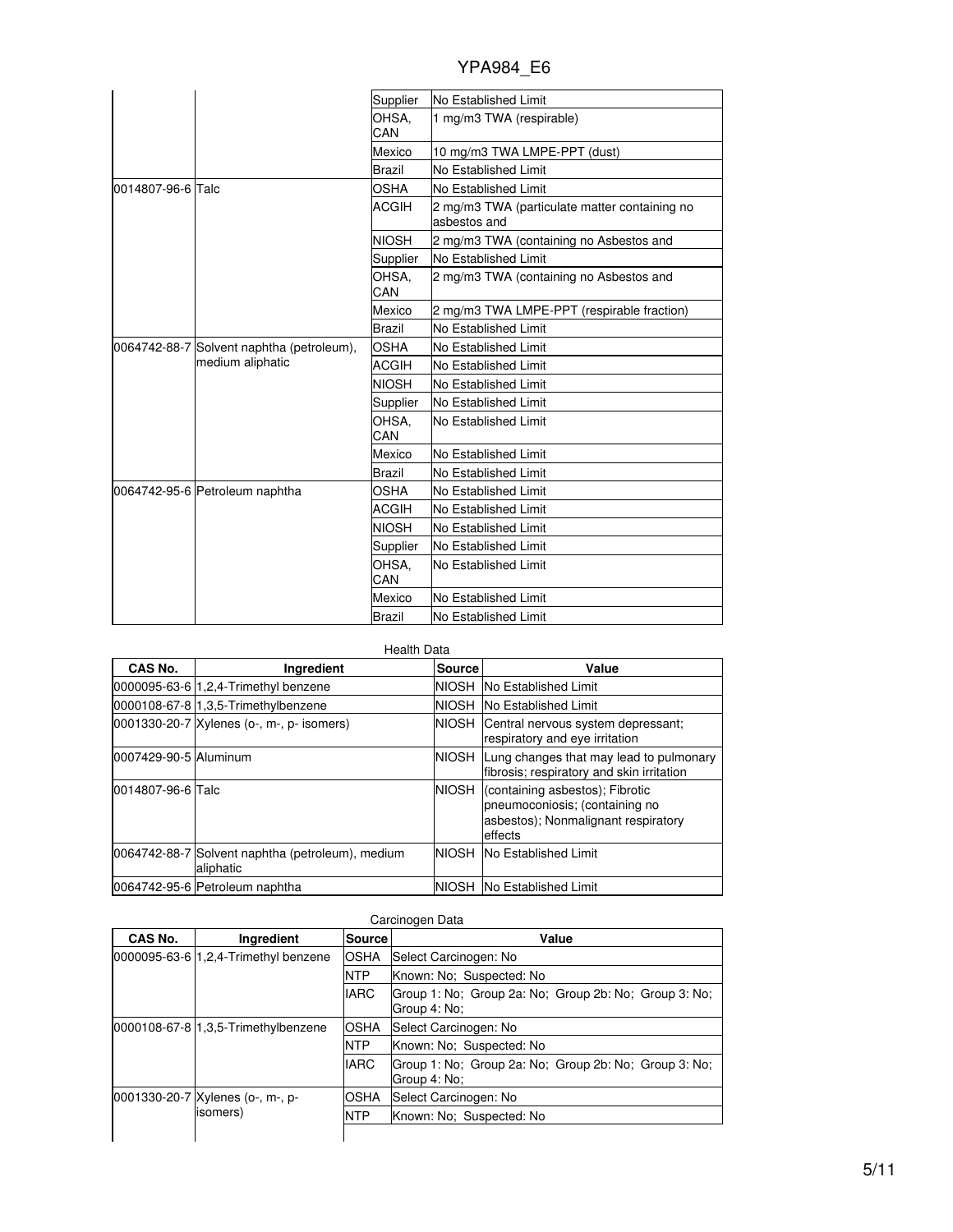|                       |                                                                  | <b>IARC</b>  | Group 1: No; Group 2a: No; Group 2b: No; Group<br>3: Yes; Group 4: No; |
|-----------------------|------------------------------------------------------------------|--------------|------------------------------------------------------------------------|
| 0007429-90-5 Aluminum |                                                                  | OSHA         | Select Carcinogen: No                                                  |
|                       |                                                                  | <b>NTP</b>   | Known: No: Suspected: No                                               |
|                       |                                                                  | <b>IARC</b>  | Group 1: No; Group 2a: No; Group 2b: No; Group 3: No;<br>Group 4: No:  |
| 0014807-96-6 Talc     |                                                                  | OSHA         | Select Carcinogen: No                                                  |
|                       |                                                                  | NTP.         | Known: No: Suspected: No                                               |
|                       |                                                                  | <b>IARC</b>  | Group 1: No; Group 2a: No; Group 2b: No; Group<br>3: Yes; Group 4: No; |
|                       | 0064742-88-7 Solvent naphtha<br>(petroleum), medium<br>aliphatic | OSHA         | Select Carcinogen: No                                                  |
|                       |                                                                  | NTP.         | Known: No; Suspected: No                                               |
|                       |                                                                  | <b>IARC</b>  | Group 1: No; Group 2a: No; Group 2b: No; Group 3: No;<br>Group 4: No:  |
|                       | 0064742-95-6 Petroleum naphtha                                   | <b>IOSHA</b> | Select Carcinogen: No                                                  |
|                       |                                                                  | <b>NTP</b>   | Known: No; Suspected: No                                               |
|                       |                                                                  | <b>IARC</b>  | Group 1: No; Group 2a: No; Group 2b: No; Group 3: No;<br>Group 4: No:  |

### 8.2. Exposure controls

| Respiratory                 | Select equipment to provide protection from the ingredients listed in Section 3 of this<br>document. Ensure fresh air entry during application and drying. If you experience eye<br>watering, headache or dizziness or if air monitoring demonstrates dust, vapor, or mist<br>levels are above applicable limits, wear an appropriate, properly fitted respirator<br>(NIOSH approved) during and after application. Follow respirator manufacturer's<br>directions for respirator use. FOR USERS OF 3M RESPIRATORY PROTECTION<br>ONLY: For information and assistance on 3M occupational health and safety<br>products, call OH&ESD Technical Service toll free in U.S.A. 1-800-243-4630, in<br>Canada call 1-800-267-4414. Please do not contact these numbers regarding other<br>manufacturer's respiratory protection products. 3M does not endorse the accuracy of<br>the information contained in this Material Safety Data Sheet. |
|-----------------------------|-----------------------------------------------------------------------------------------------------------------------------------------------------------------------------------------------------------------------------------------------------------------------------------------------------------------------------------------------------------------------------------------------------------------------------------------------------------------------------------------------------------------------------------------------------------------------------------------------------------------------------------------------------------------------------------------------------------------------------------------------------------------------------------------------------------------------------------------------------------------------------------------------------------------------------------------|
| Eyes                        | Avoid contact with eyes. Protective equipment should be selected to provide<br>protection from exposure to the chemicals listed in Section 3 of this document.<br>Depending on the site-specific conditions of use, safety glasses, chemical goggles,<br>and/or head and face protection may be required to prevent contact. The equipment<br>must be thoroughly cleaned, or discarded after each use.                                                                                                                                                                                                                                                                                                                                                                                                                                                                                                                                  |
| Skin                        | Protective equipment should be selected to provide protection from exposure to the<br>chemicals listed in Section 3 of this document. Depending on the site-specific<br>conditions of use, protective gloves, apron, boots, head and face protection may be<br>required to prevent contact. The equipment must be thoroughly cleaned, or discarded<br>after each use.                                                                                                                                                                                                                                                                                                                                                                                                                                                                                                                                                                   |
| <b>Engineering Controls</b> | Depending on the site-specific conditions of use, provide adequate ventilation.                                                                                                                                                                                                                                                                                                                                                                                                                                                                                                                                                                                                                                                                                                                                                                                                                                                         |
| <b>Other Work Practices</b> | Emergency eye wash fountains and safety showers should be available in the<br>immediate vicinity of any potential exposure. Use good personal hygiene practices.<br>Wash hands before eating, drinking, using toilet facilities, etc. Promptly remove soiled<br>clothing and wash clothing thoroughly before reuse. Shower after work using plenty of<br>soap and water.                                                                                                                                                                                                                                                                                                                                                                                                                                                                                                                                                                |

| 9. Physical and chemical properties             |                                             |  |  |
|-------------------------------------------------|---------------------------------------------|--|--|
|                                                 |                                             |  |  |
| Appearance                                      | Dark Coloured Liquid                        |  |  |
| Odour threshold                                 | Not Measured                                |  |  |
| рH                                              | No Established Limit                        |  |  |
| Melting point / freezing point                  | Not Measured                                |  |  |
| Initial boiling point and boiling range         | 150 (°C) 302 (°F)                           |  |  |
| Flash Point                                     | 43 (°C) 110 (°F)                            |  |  |
| Evaporation rate (Ether = 1)                    | Not Measured                                |  |  |
| Flammability (solid, gas)                       | Not Applicable                              |  |  |
| Upper/lower flammability or explosive<br>limits | Lower Explosive Limit: .9                   |  |  |
|                                                 | Upper Explosive Limit: No Established Limit |  |  |
| vapor pressure (Pa)                             | Not Measured                                |  |  |

 $\overline{\phantom{0}}$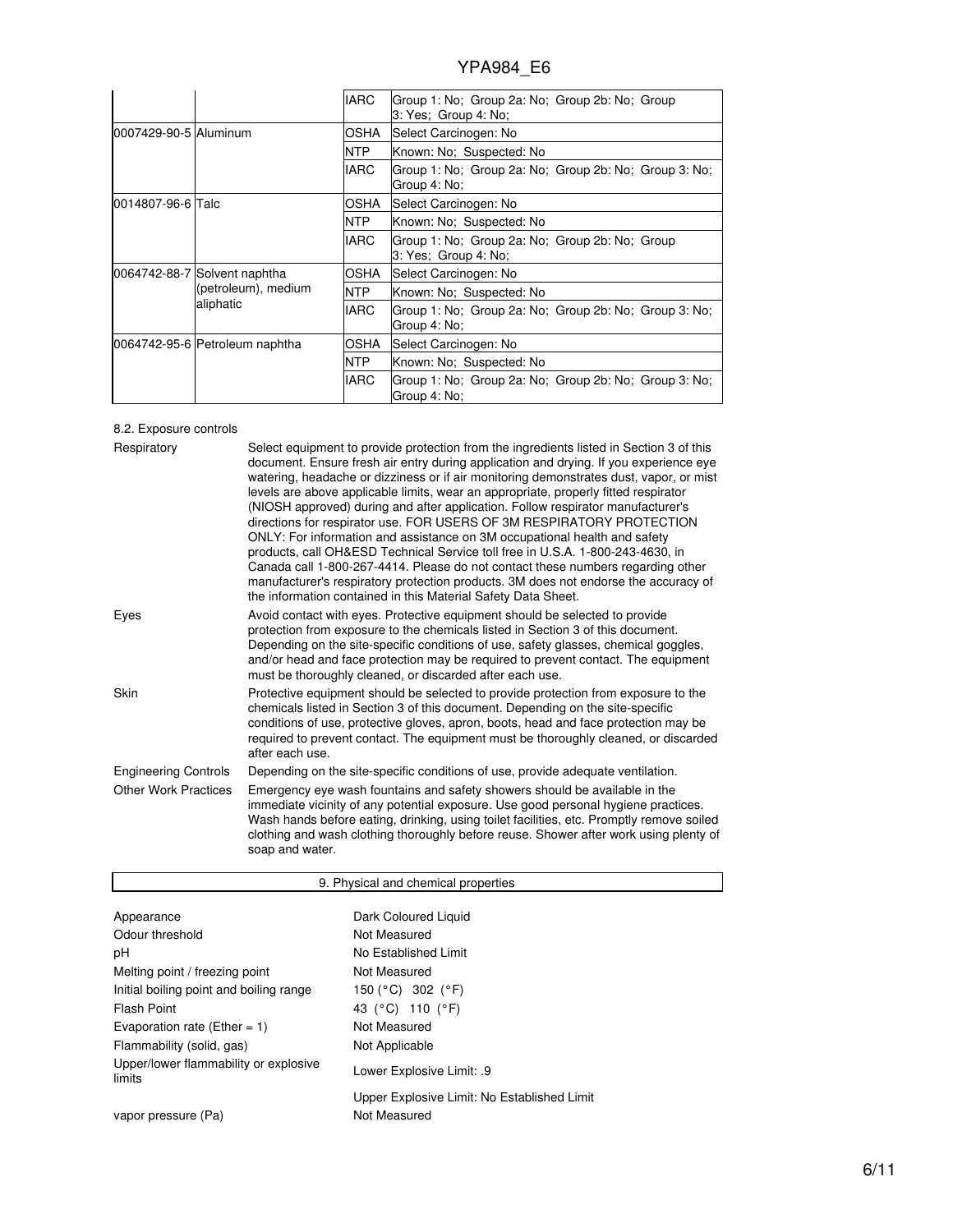| Vapor Density                                      | Heavier than air                                                              |  |  |  |
|----------------------------------------------------|-------------------------------------------------------------------------------|--|--|--|
| <b>Specific Gravity</b>                            | 1.09                                                                          |  |  |  |
| Solubility in Water                                | Not Measured                                                                  |  |  |  |
| Partition coefficient n-octanol/water (Log<br>Kow) | Not Measured                                                                  |  |  |  |
| Auto-ignition temperature                          | Not Measured                                                                  |  |  |  |
| Decomposition temperature                          | Not Measured                                                                  |  |  |  |
| Viscosity (cSt)                                    | No Established Limit Not Measured                                             |  |  |  |
| VOC %                                              | Refer to the Technical Data Sheet or label where information is<br>available. |  |  |  |
| VOHAP content (gm/litre of paint)                  | 61.12 (as supplied)                                                           |  |  |  |
| VOHAP content (gm/litre of Solid Coating) 20.61    | (as supplied)                                                                 |  |  |  |

#### 10. Stability and reactivity

10.1. Reactivity

No data available

10.2. Chemical stability

This product is stable and hazardous polymerization will not occur. Not sensitive to mechanical impact. Excessive heat and fumes generation can occur if improperly handled.

10.3. Possibility of hazardous reactions

No data available

10.4. Conditions to avoid

No data available

10.5. Incompatible materials

Strong oxidizing agents.

10.6. Hazardous decomposition products

May produce hazardous fumes when heated to decomposition as in welding. Fumes may produce Carbon Dioxide and Carbon Monoxide.

11. Toxicological information

Acute toxicity

NOTICE: Reports have associated repeated and prolonged occupational overexposure to solvents with permanent brain and nervous system damage. Intentional misuse by deliberately concentrating and inhaling the contents may be harmful or fatal.

| Ingredient                                                      | Oral LD50,<br>mg/kg             | Skin LD50,<br>mg/kg                  | <b>Inhalation</b><br>Vapor LD50,<br>mg/L/4hr | <b>Inhalation</b><br>Dust/Mist LD50,<br>mg/L/4hr |
|-----------------------------------------------------------------|---------------------------------|--------------------------------------|----------------------------------------------|--------------------------------------------------|
| Petroleum naphtha - (64742-95-6)                                | 6,800.00, Rat -<br>Category: NA | 3,400.00,<br>Rabbit -<br>Category: 5 | No data<br>available                         | No data available                                |
| 1,2,4-Trimethyl benzene - $(95-63-6)$                           | 3,400.00, Rat -<br>Category: 5  | 3,160.00,<br>Rabbit -<br>Category: 5 | 18.00, Rat -<br>Category: 4                  | No data available                                |
| Talc - (14807-96-6)                                             | No data<br>available            | No data<br>available                 | No data<br>available                         | No data available                                |
| Aluminum - (7429-90-5)                                          | No data<br>available            | No data<br>available                 | No data<br>available                         | No data available                                |
| 1,3,5-Trimethylbenzene - (108-67-8)                             | No data<br>available            | No data<br>available                 | 24.00, Rat -<br>Category: NA                 | No data available                                |
| Solvent naphtha (petroleum), medium<br>aliphatic - (64742-88-7) | 6,000.00, Rat -<br>Category: NA | 3,000.00,<br>Rabbit -<br>Category: 5 | No data<br>available                         | No data available                                |
| Xylenes (o-, m-, p- isomers) -<br>$(1330 - 20 - 7)$             | 4,299.00, Rat -<br>Category: 5  | 1,548.00,<br>Rabbit -<br>Category: 4 | 20.00, Rat -<br>Category: 4                  | No data available                                |

Item Category Hazard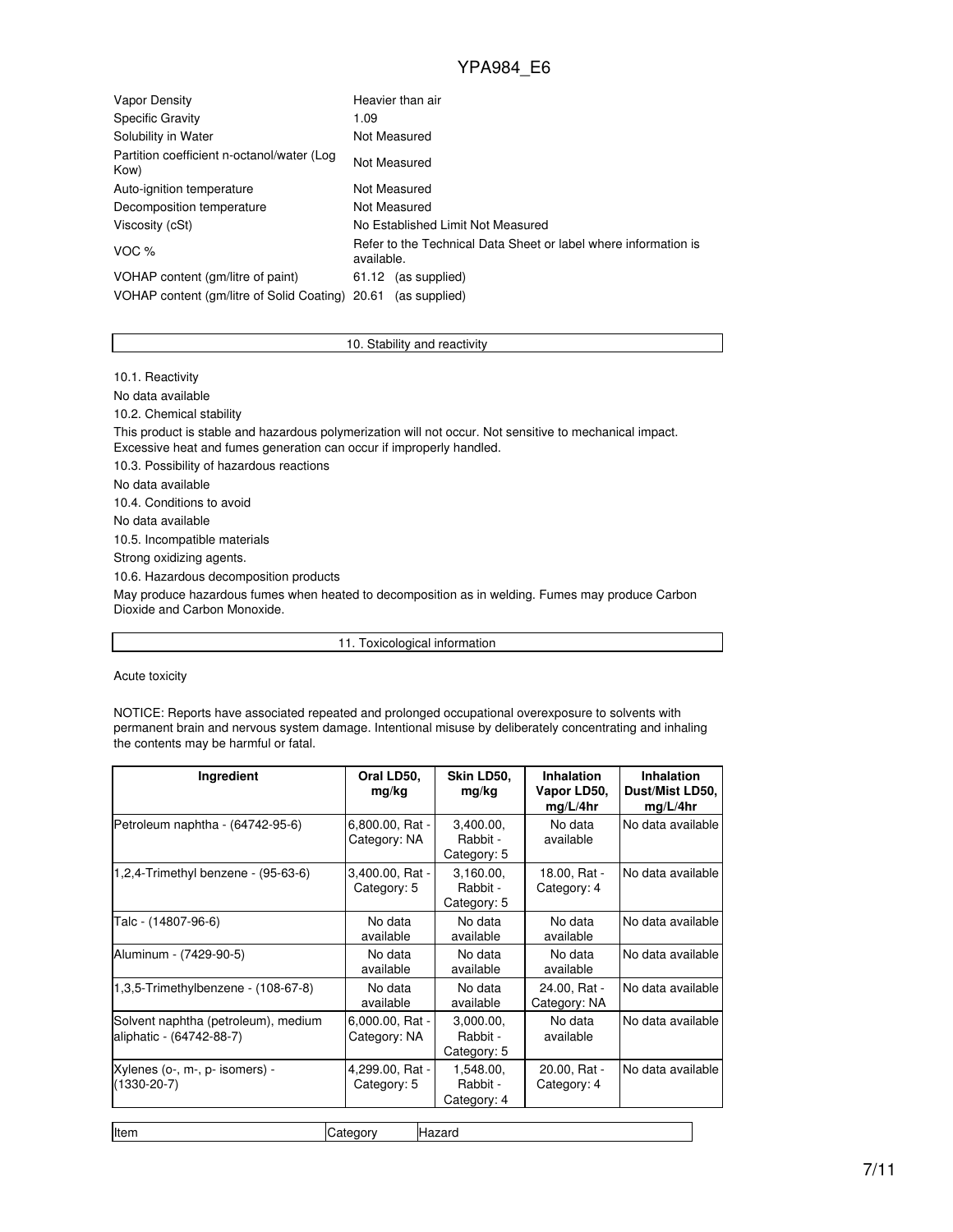| Acute Toxicity (mouth)                                                      | <b>Not Classified</b> | Not Applicable                 |
|-----------------------------------------------------------------------------|-----------------------|--------------------------------|
| Acute Toxicity (skin)                                                       | Not Classified        | Not Applicable                 |
|                                                                             |                       |                                |
| Acute Toxicity (inhalation)                                                 | Not Classified        | Not Applicable                 |
| Skin corrosion/irritation                                                   |                       | Causes skin irritation.        |
| Eye damage/irritation                                                       |                       | Causes serious eye irritation. |
| Sensitization (respiratory)                                                 | Not Classified        | Not Applicable                 |
| Sensitization (skin)                                                        | Not Classified        | Not Applicable                 |
| Germ toxicity                                                               | Not Classified        | Not Applicable                 |
| Carcinogenicity                                                             | Not Classified        | Not Applicable                 |
| <b>Reproductive Toxicity</b>                                                | Not Classified        | Not Applicable                 |
| Specific target organ systemic toxicity Not Classified<br>(single exposure) |                       | Not Applicable                 |
| Specific target organ systemic<br>Toxicity (repeated exposure)              | <b>Not Classified</b> | Not Applicable                 |
| <b>Aspiration hazard</b>                                                    | Not Classified        | Not Applicable                 |

12. Ecological information

12.1. Toxicity

No additional information provided for this product. See Section 3 for chemical specific data.

Aquatic Ecotoxicity

| Ingredient                                                               | 96 hr LC50 fish,               | 48 hr EC50 crustacea,    | ErC50 algae,                                 |
|--------------------------------------------------------------------------|--------------------------------|--------------------------|----------------------------------------------|
|                                                                          | mg/l                           | mg/l                     | mg/l                                         |
| Petroleum naphtha -                                                      | 9.22, Oncorhynchus             | 6.14, Daphnia magna      | 19.00 (72 hr), Selenastrum                   |
| (64742-95-6)                                                             | mykiss                         |                          | capricornutum                                |
| 1,2,4-Trimethyl benzene -<br>(95-63-6)                                   | 7.72, Pimephales<br>promelas   | 3.60, Daphnia magna      | Not Available                                |
| Talc - (14807-96-6)                                                      | Not Available                  | Not Available            | Not Available                                |
| Aluminum - (7429-90-5)                                                   | 0.12, Oncorhynchus<br>mykiss   | 3.50, Daphnia magna      | Not Available                                |
| 1,3,5-Trimethylbenzene -                                                 | 12.52, Carassius               | 6.00, Daphnia magna      | 25.00 (48 hr), Scenedesmus                   |
| $(108 - 67 - 8)$                                                         | auratus                        |                          | subspicatus                                  |
| Solvent naphtha (petroleum),<br>medium aliphatic -<br>$(64742 - 88 - 7)$ | 800.00, Pimephales<br>promelas | 100.00, Daphnia<br>magna | 450.00 (96 hr), Selenastrum<br>capricornutum |
| Xylenes (o-, m-, p- isomers) -                                           | 3.30, Oncorhynchus             | 8.50, Palaemonetes       | 100.00 (72 hr), Chlorococcales               |
| $(1330 - 20 - 7)$                                                        | mykiss                         | pugio                    |                                              |

12.2. Persistence and degradability No data available 12.3. Bioaccumulative potential Not Measured 12.4. Mobility in soil No data available 12.5. Results of PBT and vPvB assessment This product contains no PBT/vPvB chemicals. 12.6. Other adverse effects No data available

13. Disposal considerations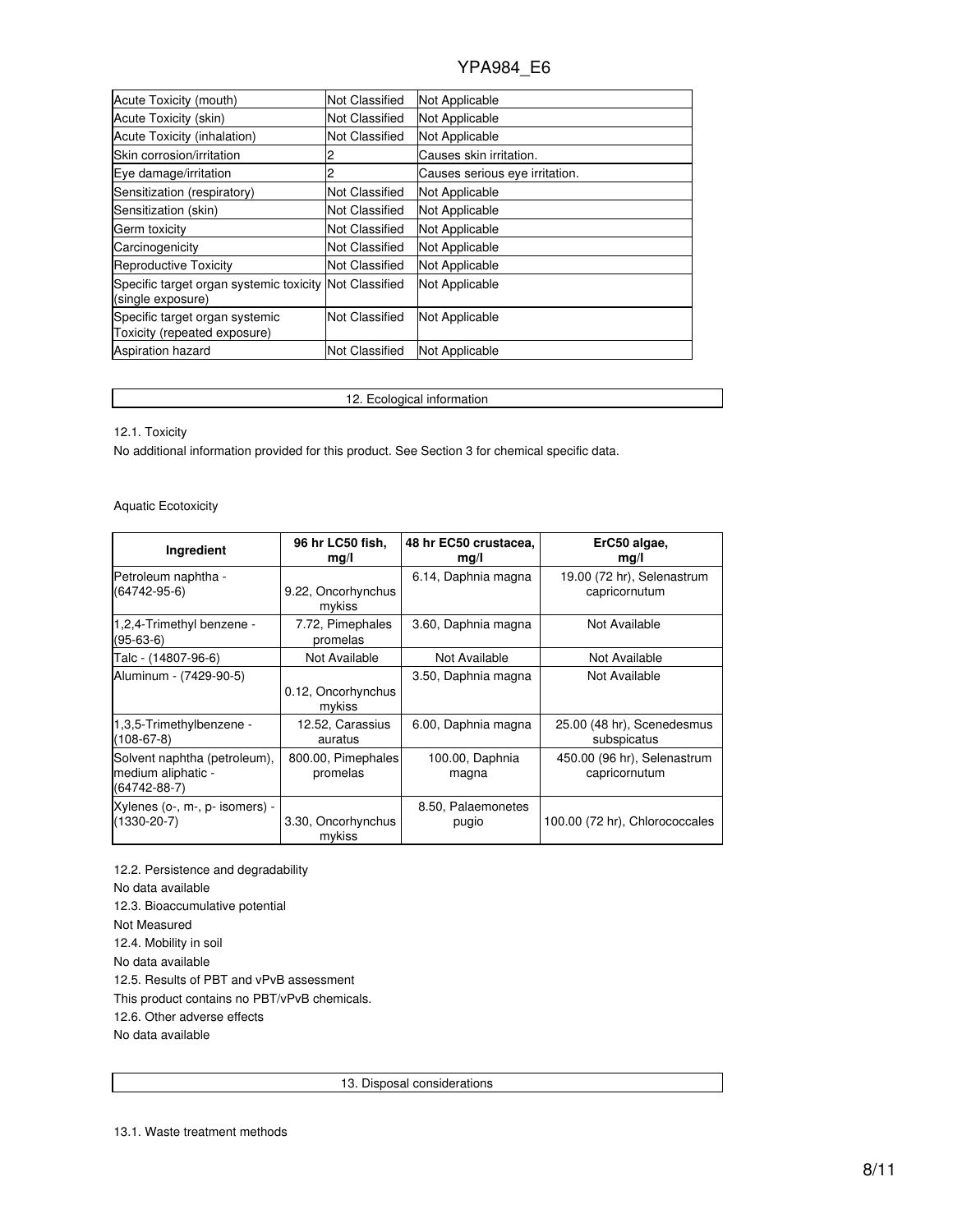#### Do not allow spills to enter drains or watercourses.

Dispose of in accordance with local, state and federal regulations. (Also reference RCRA information in Section 15 if listed).

14. Transport information 14.1. UN number UN 1263 14.2. UN proper shipping name Paint 14.3. Transport hazard class(es) DOT (Domestic Surface Transportation) IMO / IMDG (Ocean Transportation) DOT Proper Shipping CONSUMER Name COMMODITY, ORM-D IMDG Proper Shipping Name Paint DOT Hazard Class Not Regulated IMDG Hazard Class Sub Class Flammable Liquid, 3 Not applicable UN / NA Number UN 1263 DOT Packing Group Not Regulated IMDG Packing Group III CERCLA/DOT RQ 874 gal. / 7933 lbs. System Reference Code 181 14.4. Packing group III 14.5. Environmental hazards IMDG Marine Pollutant: Yes ( Petroleum naphtha ) 14.6. Special precautions for user Not Applicable 14.7. Transport in bulk according to Annex II of MARPOL73/78 and the IBC Code Not Applicable 15. Regulatory information Regulatory Overview The regulatory data in Section 15 is not intended to be all-inclusive, only selected regulations are represented. All ingredients of this product are listed on the TSCA (Toxic Substance Control Act) Inventory or are not required to be listed on the TSCA Inventory. WHMIS Classification B3 D2B DOT Marine Pollutants (10%): (No Product Ingredients Listed) DOT Severe Marine Pollutants (1%): (No Product Ingredients Listed) EPCRA 311/312 Chemicals and RQs (>.1%) : Aluminum sulfate (5000 lb final RQ; 2270 kg final RQ) Cumene (5000 lb final RQ; 2270 kg final RQ) Xylenes (o-, m-, p- isomers) (100 lb final RQ; 45.4 kg final RQ) EPCRA 302 Extremely Hazardous (>.1%) : (No Product Ingredients Listed) EPCRA 313 Toxic Chemicals (>.1%) : 1,2,4-Trimethyl benzene Aluminum Aluminum oxide Cumene Xylenes (o-, m-, p- isomers) Mass RTK Substances (>1%) : 1,2,4-Trimethyl benzene Aluminum Talc 1,3,5-Trimethylbenzene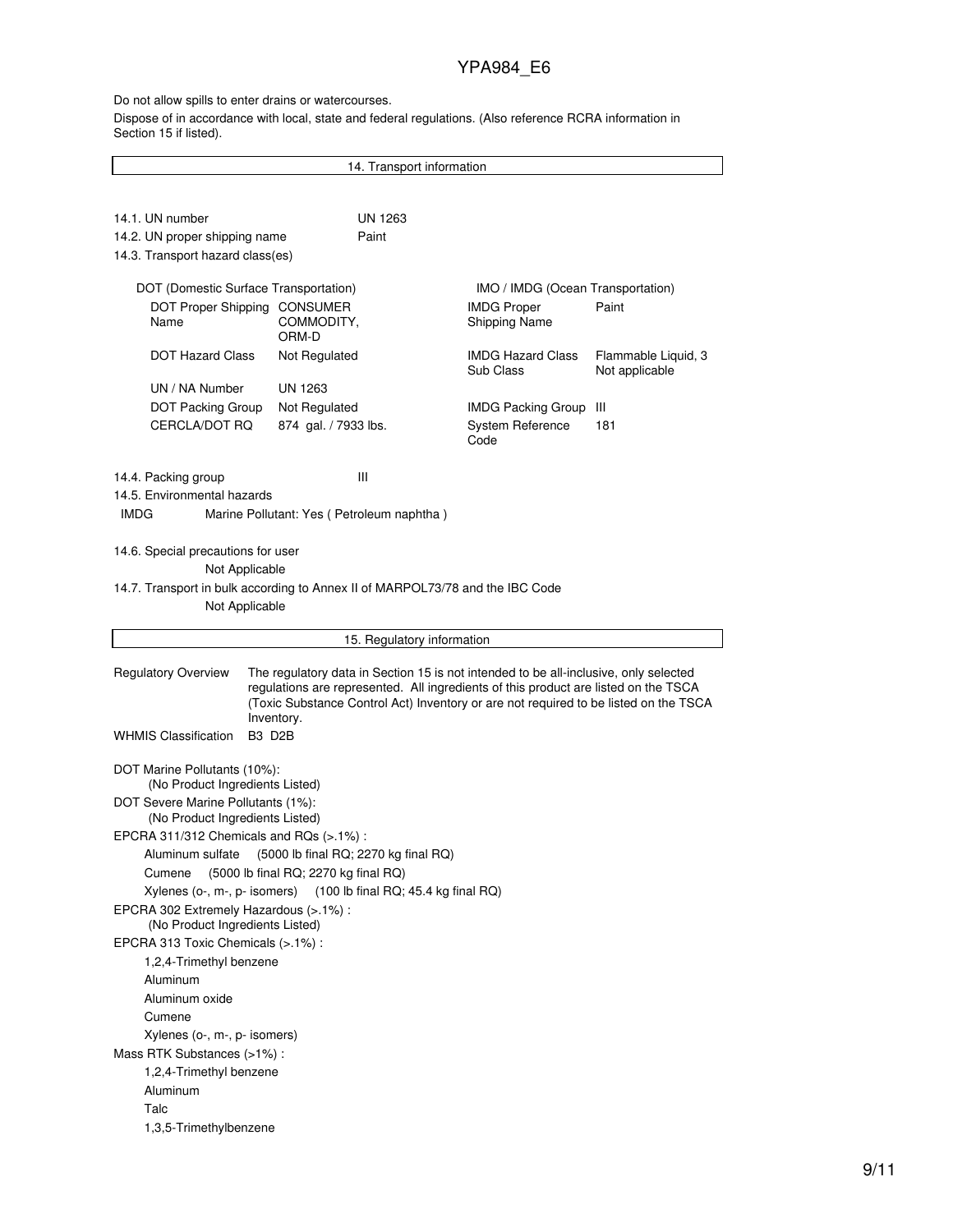Xylenes (o-, m-, p- isomers) Penn RTK Substances (>1%) : 1,2,4-Trimethyl benzene Aluminum Talc Xylenes (o-, m-, p- isomers) Penn Special Hazardous Substances (>.01%) : (No Product Ingredients Listed) RCRA Status: (No Product Ingredients Listed) N.J. RTK Substances (>1%) : 1,2,4-Trimethyl benzene Aluminum Solvent naphtha (petroleum), medium aliphatic Talc Xylenes (o-, m-, p- isomers) N.J. Special Hazardous Substances (>.01%) : Aluminum Aluminum sulfate Cumene Potassium oxide **Quartz** Refractory ceramic fibers Silica, cristobalite Silicon Solvent naphtha (petroleum), medium aliphatic Talc Titanium Xylenes (o-, m-, p- isomers) N.J. Env. Hazardous Substances (>.1%) : 1,2,4-Trimethyl benzene Aluminum Aluminum oxide Cumene Xylenes (o-, m-, p- isomers) Proposition 65 - Carcinogens (>0%): Cumene Nickel **Quartz** Refractory ceramic fibers Proposition 65 - Female Repro Toxins (>0%): (No Product Ingredients Listed) Proposition 65 - Male Repro Toxins (>0%): (No Product Ingredients Listed) Proposition 65 - Developmental Toxins (>0%): (No Product Ingredients Listed)

16. Other information

The information and recommendations contained herein are based upon data believed to be correct. However, no guarantee or warranty of any kind, expressed or implied, is made with respect to the information contained herein. We accept no responsibility and disclaim all liability for any harmful effects which may be caused by exposure to our products. Customers/users of this product must comply with all applicable health and safety laws, regulations, and orders.

The full text of the phrases appearing in section 3 is:

H226 Flammable liquid and vapor.